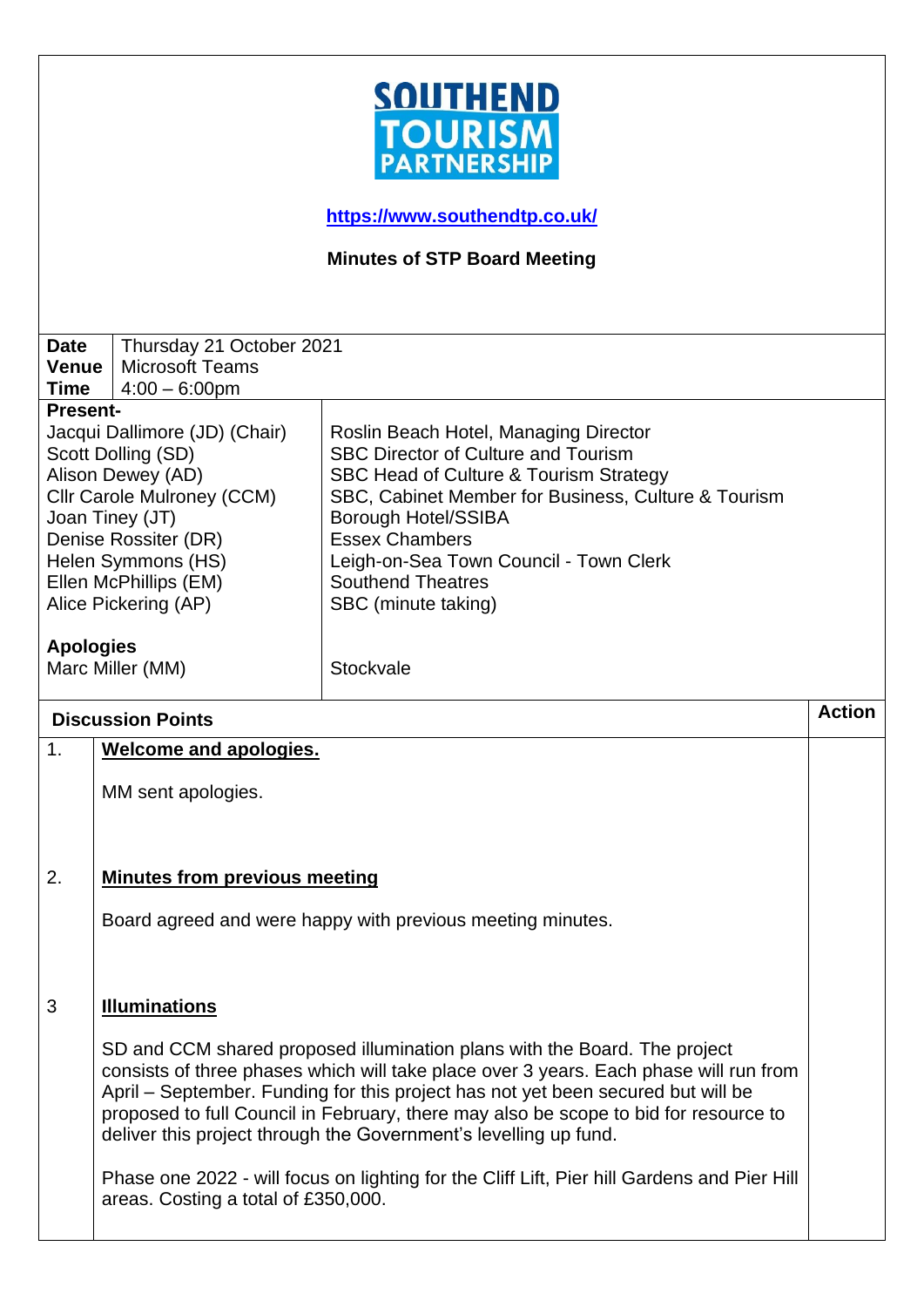| Phase two 2023 - will concentrate on the pier hill lift, including an opportunity to<br>install solar panels. It will also see the install of a LED display screen on the pier<br>bridge. Total costing £450,000.                                                                      |            |
|----------------------------------------------------------------------------------------------------------------------------------------------------------------------------------------------------------------------------------------------------------------------------------------|------------|
| Phase three 2024 - is set to enhance existing structures along City beach, including<br>the seating areas to be highlighted with LED strips. £250,000.                                                                                                                                 |            |
| Board questioned whether work could start earlier to minimise disruption to the<br>summer trade. Depending on funding available, there is potential to shift the<br>program timeline.                                                                                                  |            |
| Board all support the project and agreed to write a letter to all councillors in support<br>of the scheme.                                                                                                                                                                             | <u>ALL</u> |
| <b>Updates from each sector</b>                                                                                                                                                                                                                                                        |            |
| <b>Hospitality</b>                                                                                                                                                                                                                                                                     |            |
| Summer to October has been a fantastic time for the hospitality sector but is now<br>starting to see a decline in visitors. This could be due to higher Covid-19 infection<br>rates, inflation, and increased energy bills. It's hoped the Christmas season will<br>increase business. |            |
| <b>Leigh</b>                                                                                                                                                                                                                                                                           |            |
| Leigh played host to some highly successful events over the summer including The<br>Garden Gatherings in Leigh Library Gardens.<br>Currently running Totally Locally Fiver Fest which hasn't been as popular as<br>previous years.                                                     |            |
| Upcoming events include, Leigh Poppy trail, Christmas craft and farmers markets,<br>Light trail in Leigh Library Gardens 1-19 December and lantern making sessions.                                                                                                                    |            |
| It was noted the planning applications for BT hubs have been objected to because<br>they will look out of place around the Leigh area. (Amendment from Helen<br><b>Symmons 02/11/21)</b>                                                                                               |            |
| Also, the hoarding around the disused foreshore office has still not been addressed<br>despite being highlighted in previous STP meetings. CCM has now reported this to<br>the asset management team - 22/10/21                                                                        | <b>CCM</b> |
| <b>Central Seafront</b>                                                                                                                                                                                                                                                                |            |
| Drainage issues along the seafront causing more flooding and sewage issues.                                                                                                                                                                                                            |            |
| The police presence during the summer was good but it is now noted the smell of<br>marijuana has return now this presence has dwindled. Also, drug dealing has been<br>taking place outside establishments along the front.                                                            |            |
| There have also been issues with travellers, including unpaid bar tabs and spa retail<br>having to close due to problems caused.                                                                                                                                                       |            |
| CCM has advised Martin Terry the community safety lead of recent events. 22/10/21                                                                                                                                                                                                      |            |

4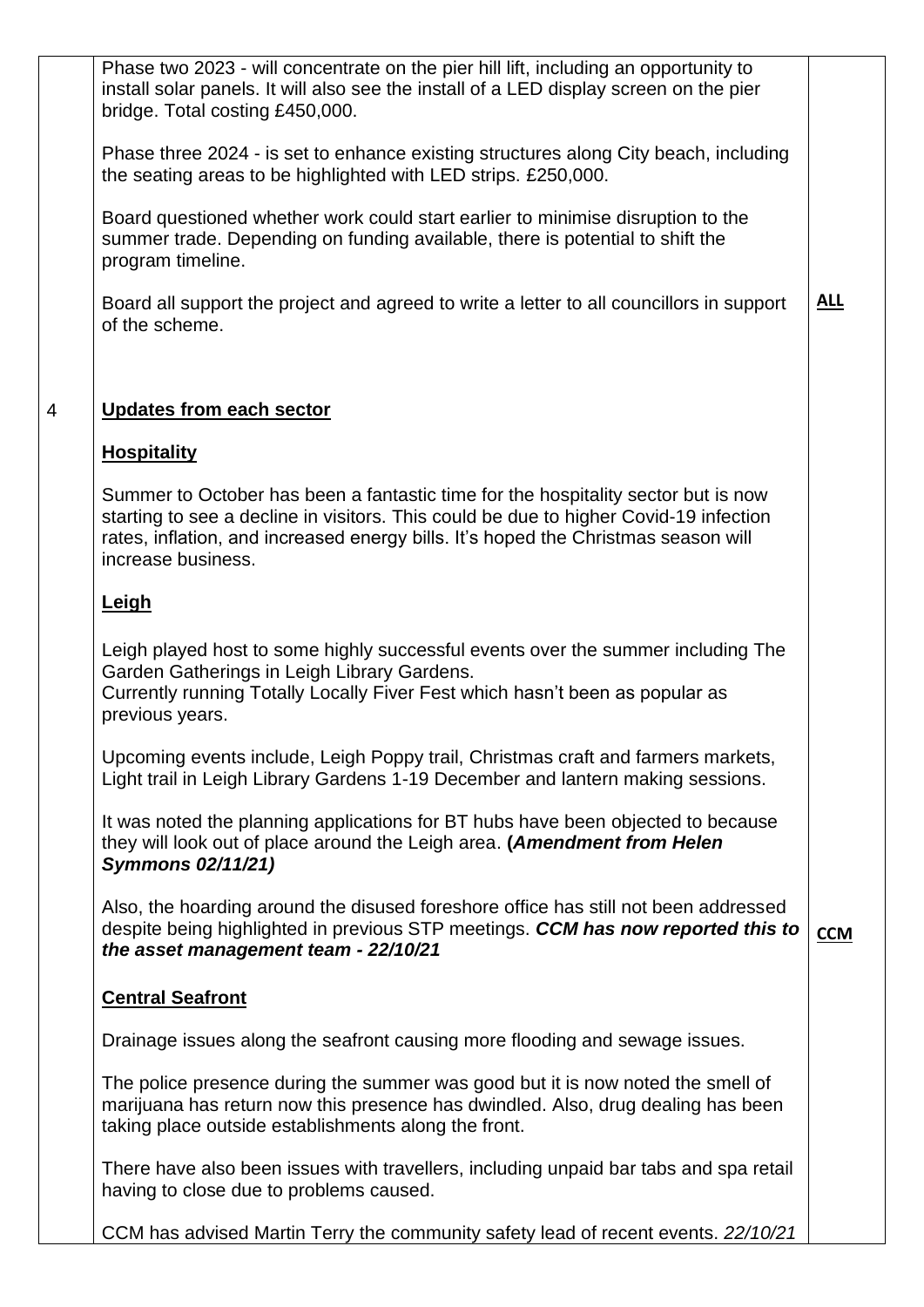New concrete blocks have been put in place along the seafront. The positioning was questioned, but it was explained the Counter Terrorism Police advised SBC where to place. The blocks are currently being painted in bright welcoming colours, including the new place brand, feedback from the public has been very positive, and the bright coloured blocks have been welcomed by visually impaired groups.

There are no plans for more blocks, and they are a temporary measure until major landscaping scheme takes place. Once they are no longer needed, they are to be relocated and repurposed.

## **Attractions**

Free parking for certain days in December was discussed to entice visitors to the town over the Christmas period. SD to confirm

*SD provided an update 25/10/21 from the highways team who quoted the below from the council's fees and charges document.*

**SD**

### *"To provide free parking in Council car parks after 16:00 on Thursdays and all day on Sundays in December and Christmas Day (except those with barriers)"*

Seafront fireworks – Southend BID has confirmed adding one additional to the end of the program extending the firework season up to the 11 December.

## **Business Sector**

There is concern many businesses will shut down due to Government grants being misused. Energy prices going up is having an effect for all sectors. The rising Covid-19 rates and restrictions potentially being put back in place will cause an impact on already struggling businesses.

### **Culture/Theatres**

The Cliffs Pavilion reopened in July and Palace theatre in September. Attendance for both is back to normal. A few shows have been cancelled due to Covid-19. All staff are required to wear masks/face shields, but masks are generally not being worn by customers, impossible to police with such a capacity.

# **SBC**

The Council have been busy with reopening and events delivery including Southend Arts Festival.

During September, Visit Southend social channels reached just under 1 million people and had an engagement rate of over 60k.

AD presented a light festival proposal for February half term. Board agreed the under spend from the Welcome Back fund to be used for this event. It is to be an allweather event and was decided interactive displays would be used instead of static. Street theatre light costumes were suggested. EM to send contact details of artists over to AD.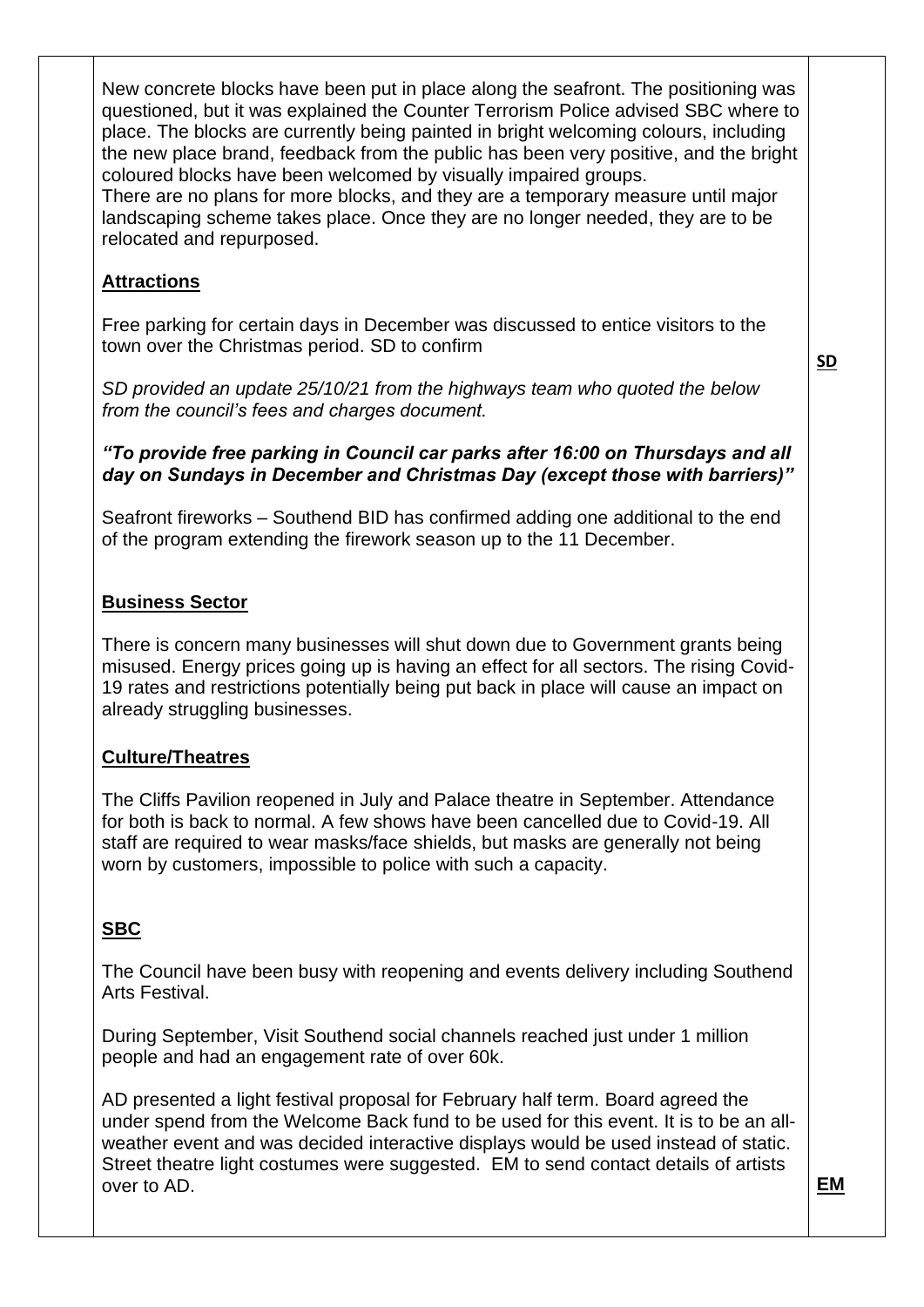|    | New pier trains are set be running in the next couple of weeks. There have also<br>been record-breaking visitor numbers to the Pier.                                                                                                                                                                                                                                 |            |
|----|----------------------------------------------------------------------------------------------------------------------------------------------------------------------------------------------------------------------------------------------------------------------------------------------------------------------------------------------------------------------|------------|
| 5. | Southend has now been awarded City status. SBC have not had official information<br>but will be shared with the Board once received.                                                                                                                                                                                                                                 |            |
|    | There are also talks of a commemorative concert for Sir David Amess in the<br>upcoming months.                                                                                                                                                                                                                                                                       |            |
| 6. |                                                                                                                                                                                                                                                                                                                                                                      |            |
|    | <b>CIC Discussion</b>                                                                                                                                                                                                                                                                                                                                                |            |
| 7. | Board decided this would be discussed at another meeting when all can attend. DR<br>to circulate more information regarding this proposal.                                                                                                                                                                                                                           | <u>DR</u>  |
|    | <b>STP Board vacant post</b>                                                                                                                                                                                                                                                                                                                                         |            |
|    | Two names were discussed as potential STP Board members.                                                                                                                                                                                                                                                                                                             |            |
|    | John Harland who was pivotal on the Purple flag working group, has been very<br>involved with recent events including the Southend Jazz Festival and Women's<br>Tour. Would represent the night-time economy sector.                                                                                                                                                 |            |
|    | Comedian Ross McGrane who now has a permanent venue in Shoebury, could<br>represent the Shoebury vacancy. Ross is also very well connected with the local<br>cultural seen and was actively involved in the Southend Arts Festival.                                                                                                                                  |            |
| 8. | Board agreed both names should be approached but as per Terms of Reference<br>upon agreement from absent Board members.                                                                                                                                                                                                                                              | МM         |
|    | 2022 Council Budget                                                                                                                                                                                                                                                                                                                                                  |            |
|    | Discussion took place around the partnership being allocated funding from SBC. It<br>was agreed the best course of action would be for the Board to identify proposals<br>and costings for particular projects that meet objectives outlined in Destination<br>Southend rather than asking for a set amount of money with no proposal on how that<br>would be spent. |            |
|    | Board members were asked to think of projects and ideas to present to the Council.<br>It was suggested Board should attend the Council budget meeting in February to<br>show a united front.                                                                                                                                                                         |            |
|    | The issue of parking charges in the winter was raised, it was proposed Southend<br>should have cheaper charges in the winter to encourage visitors.<br>STP/ Essex Chambers to write a letter outlining this.                                                                                                                                                         | <u>ALL</u> |
|    | AD to send DR last STP parking letter.                                                                                                                                                                                                                                                                                                                               | <b>AD</b>  |
|    | Changes to parking signage discussed. SD spoke with the highways team and<br>evidence shows most visitors are staying longer than three hours.                                                                                                                                                                                                                       |            |
|    |                                                                                                                                                                                                                                                                                                                                                                      |            |